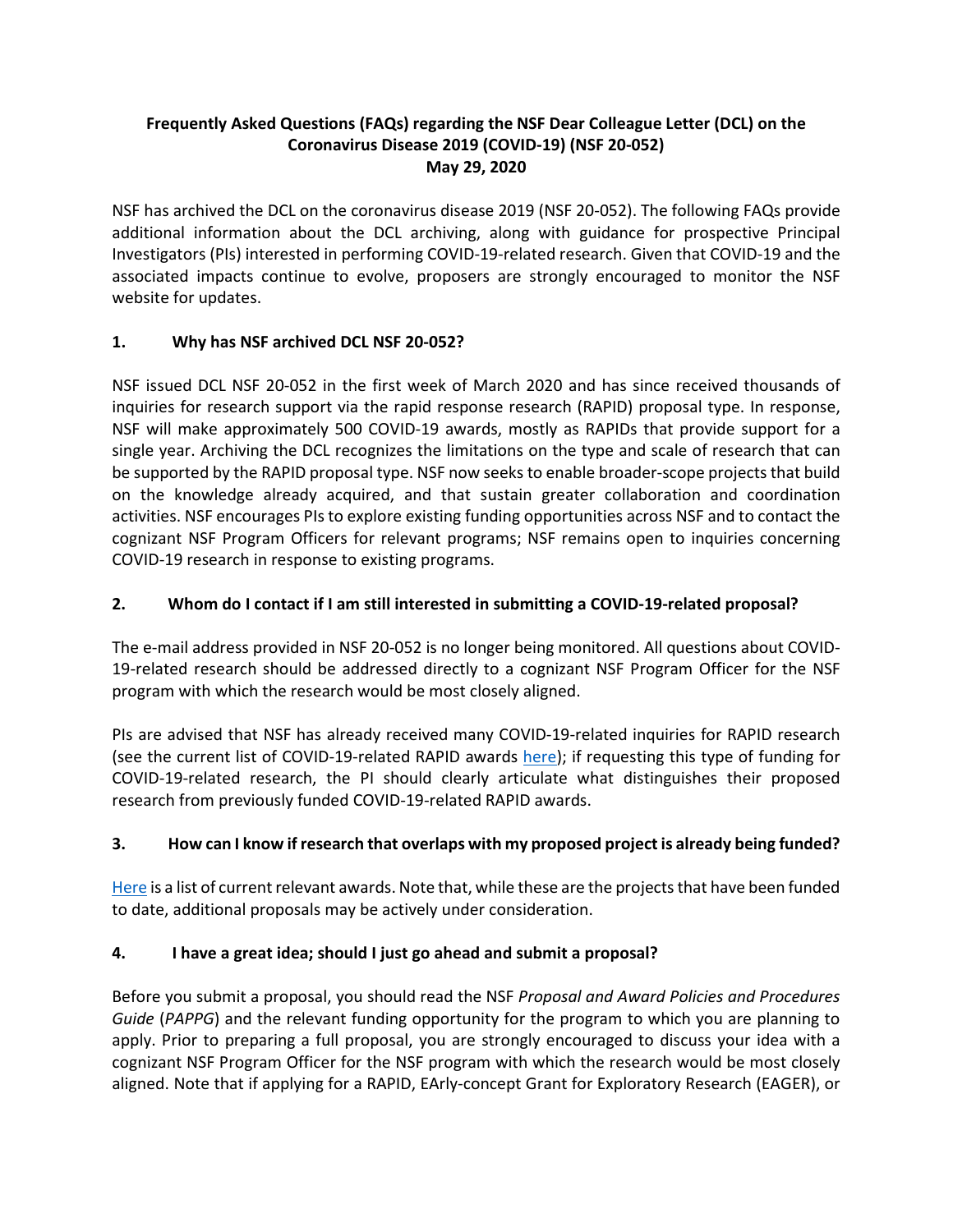Research Advanced by Interdisciplinary Science and Engineering (RAISE) award, you must be invited by a cognizant NSF Program Officer prior to submission of the proposal.

# **5. What is meant by "non-medical, non-clinical-care research"?**

Any research that involves the development or testing of vaccines or other therapeutics is considered medical research, even if it does not involve actual human testing. All such research proposals should be referred to the National Institutes of Health (NIH). Please refer to the [NIH COVID-19 resource page](https://www.nih.gov/health-information/coronavirus) for additional information, including relevant funding opportunities.

# **6. What about mental and behavioral health research?**

Research about general mental and behavioral health may be relevant to programs in the Directorate for Social, Behavioral and Economic Sciences (SBE). However, SBE does not fund clinical research or work on psychiatric disorders. Investigators conducting research such as this should consult the National Institute of Mental Health (NIMH) or Office of Behavioral and Social Sciences Research (OBSSR) at NIH. If you have a current NIH award, please see Emergency Competitive Revision FOA (PA-20-135).

# **7. What about research on medical conditions that are not a direct result of COVID-19?**

As with other medical research, research on medical conditions should be referred to NIH. Please refer to the [NIH COVID-19 resource page](https://www.nih.gov/health-information/coronavirus) for additional information, including relevant funding opportunities.

## **8. When should I expect to receive a response to my inquiry?**

The e-mail address provided in the archived DCL, NSF 20-052, is no longer being monitored. All questions about COVID-19-related research should be addressed directly to a cognizant NSF Program Officer for the NSF program with which the research would be most closely aligned. Program Officers will respond as quickly as possible to submitted inquiries, typically within a week.

# **9. I am part of a small business and need support for research and development of a new product, process, or service that might impact the COVID-19 crisis. How can NSF help?**

If your project involves a small business that is seeking to develop an innovative new product or service, the SBIR or STTR mechanisms might be appropriate. The Dear Colleague Letter *Request for SBIR/STTR Phase I Proposals Addressing COVID-19* (NSF 20-065) has also been archived. However, the SBIR/STTR program continues to welcome new projects focused on COVID-19 and will fold projects into its existing Phase I solicitations and review processes (see **SBIR** and **STTR**). For more information, please review the related Frequently Asked Questions or contact [sbir@nsf.gov.](mailto:sbir@nsf.gov) Submitting a Project [Pitch](https://seedfund.nsf.gov/project-pitch/) is the best way to gauge whether your project might be a fit for these programs and to get feedback from a Program Director.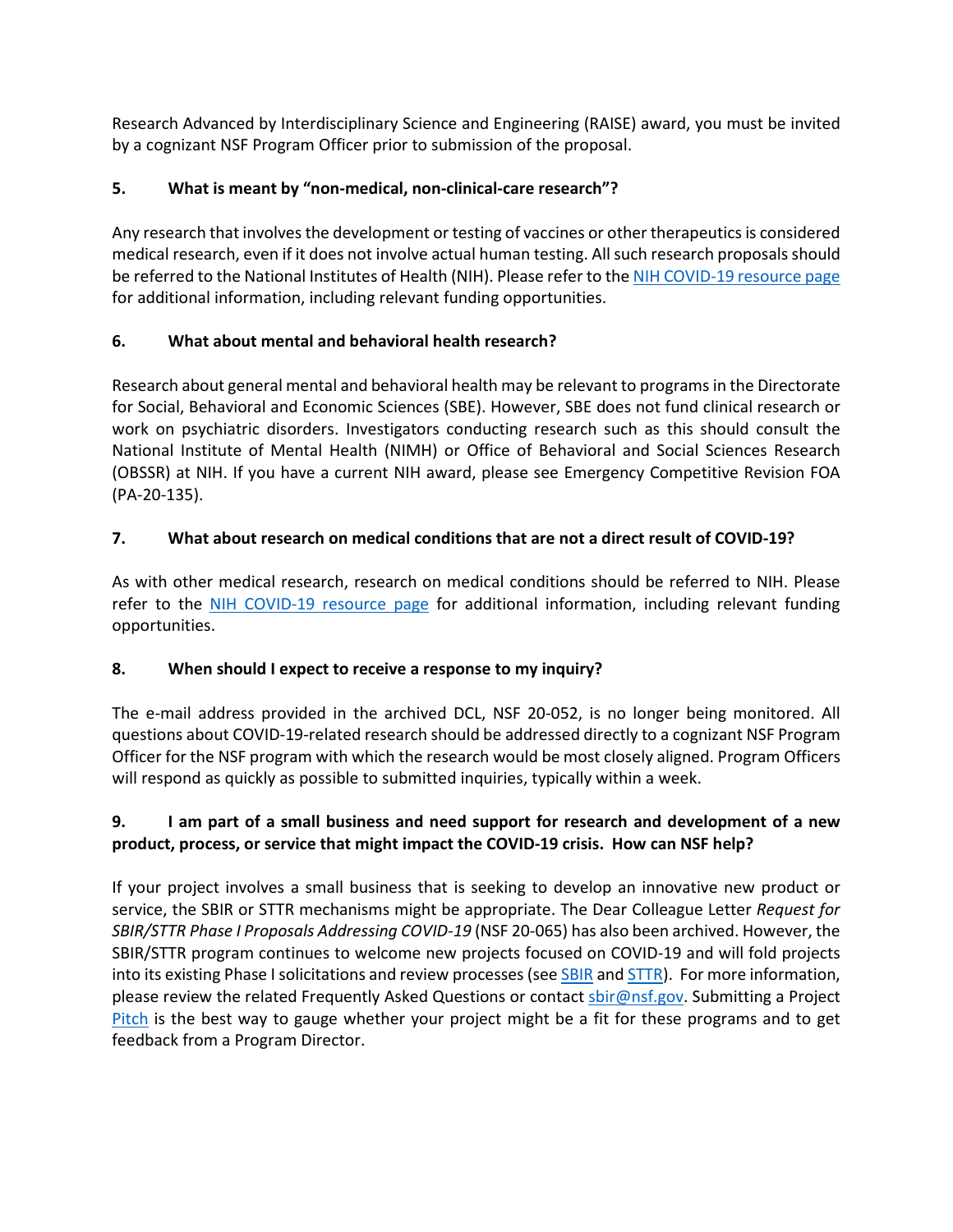#### **10. I am interested in obtaining funds for development of biomedical technologies for COVID-19. Will NSF provide funds for this?**

NSF continues to fund fundamental engineering research that can lead to new biomedical technologies. If your project focuses specifically on development of biomedical technologies for COVID-19, please review the Notice of Special Interest (NOSI) that NIH recently released, [Development of Biomedical Technologies for Coronavirus Disease 2019 \(COVID-19\).](https://grants.nih.gov/grants/guide/notice-files/NOT-EB-20-007.html) This notice may provide appropriate funding opportunities for your research.

#### **11. Will NSF help me gain access to foreign locales, secure visas, or assist in providing logistical support?**

NSF will not help with access to foreign locales, visas, or logistical support for funded projects.

## **12. My research requires me to travel to a country with a high volume of COVID-19 cases, but I see the U.S. Department of State has issued a travel advisory to that destination. Can I still submit a proposal?**

Prospective PIs are directed to consult with their sponsored projects offices and the State Department's Travel Advisories website for guidance about foreign travel prior to formulating a research plan and submitting a proposal to NSF. You may submit a proposal, if invited, however you should be aware that successful execution may be impacted by applicable travel restrictions, including the decisions of foreign governments.

#### **13. Are there any special considerations that I should account for when considering research that requires me to engage with foreign counterparts where COVID-19 is, or has been, prevalent?**

Given that businesses and institutions of higher education are closed in certain parts of the world as a result of COVID-19, it may be challenging to engage with foreign counterparts. Investigators are encouraged to consider, as they develop research plans, that individuals may be directly affected by COVID-19.

## **14. Will NSF support research that involves gain-of-function in COVID-19?**

No, NSF does not fund research that would be considered to lead to a gain of function of agents associated with the U.S. Government's policy on dual use research of concern. While the virus causing COVID-19 is not one of the recognized agents of concern, NSF will not consider requests for gain-offunction research in coronavirus.

#### **15. The DCL encouraged RAPID proposals that address the immediate impacts of COVID-19. My concept is to instead address a longer-term or more general issue and seeks to understand conditions caused by the outbreak. Is this concept acceptable?**

The reason that NSF archived the DCL is specifically to encourage such concepts. Prospective investigators are encouraged to contact a Program Officer managing an NSF program that most closely aligns with the research.